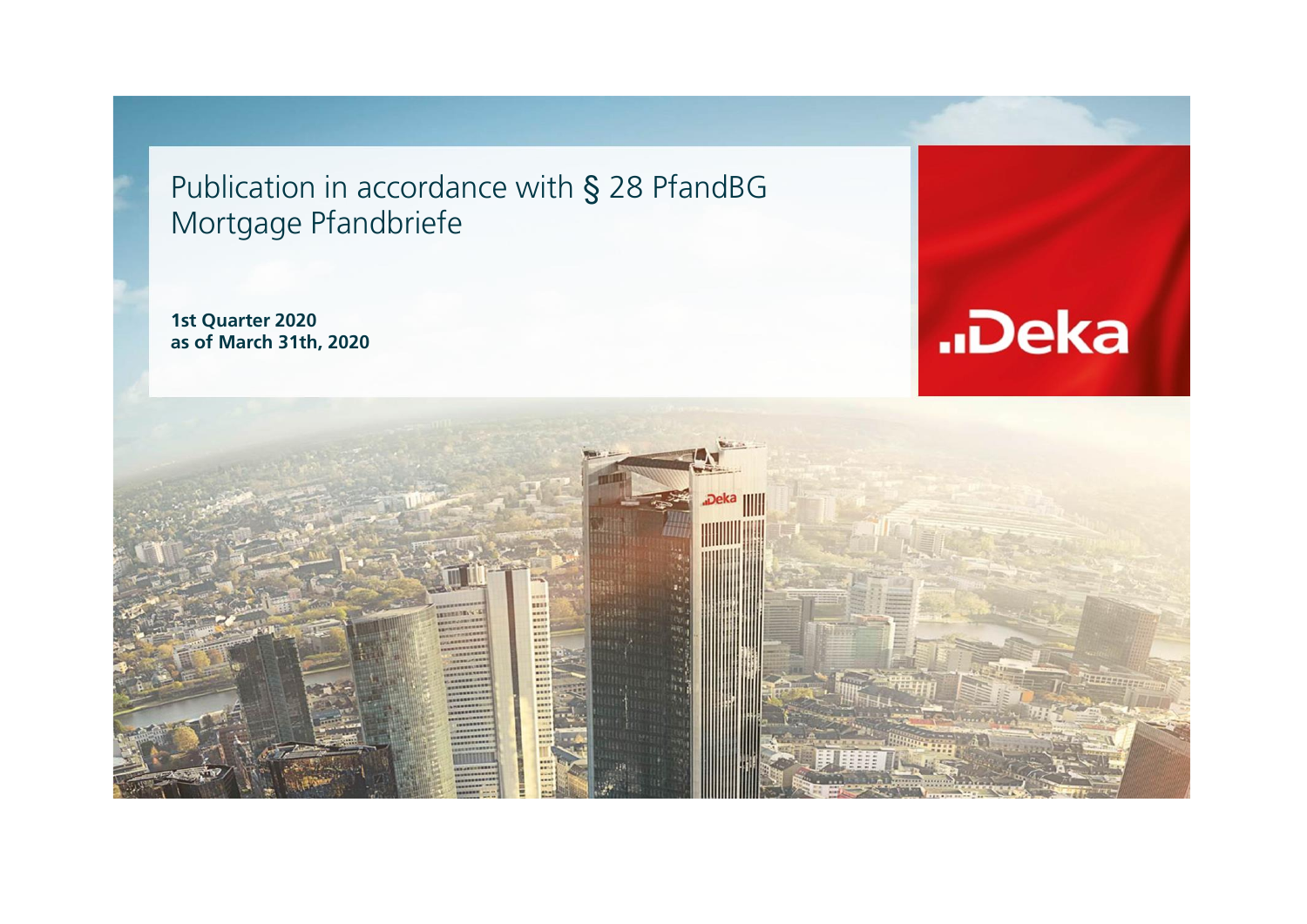# Mortgage Pfandbriefe - Publication in accordance with § 28 PfandBG as of March 31th, 2020

### **Table of contents**

| <b>Publication in accordance with § 28 PfandBG</b>                                                                  | Page(s)        |
|---------------------------------------------------------------------------------------------------------------------|----------------|
| I. Nominal value                                                                                                    | 3              |
| II. vdp-Credit qualitiy differentiation model                                                                       | 3              |
| III. Derivatives contained in cover pool                                                                            | 3              |
| IV. Nominal value and net present value                                                                             | 4              |
| V. Maturity structure                                                                                               | 5              |
| VI. Breakdown of cover pool by size                                                                                 | 6              |
| VII. Fixed-interest rate assets                                                                                     |                |
| VIII. Volume-weighted average maturity elapsed                                                                      | 7 <sup>1</sup> |
| IX. Weighted average mortgage lending value                                                                         | 7 <sup>1</sup> |
| X. Additional cover pool assets                                                                                     | 8              |
| XI. Exceedances                                                                                                     | 9              |
| XII. Breakdown of cover pool                                                                                        | $10 - 12$      |
| XIII. Debts in arrears > 90 Days (in mill EUR)                                                                      | 13             |
| XIV. Total amounts of nonperforming assets, if at least 5% of each individual claim are non performing(in mill EUR) | 13             |

#### **Additional voluntary information**

| I. Additional voluntary information about the cover pool               | 14-17 |
|------------------------------------------------------------------------|-------|
| II. Additional voluntary information about the outstanding Pfandbriefe |       |

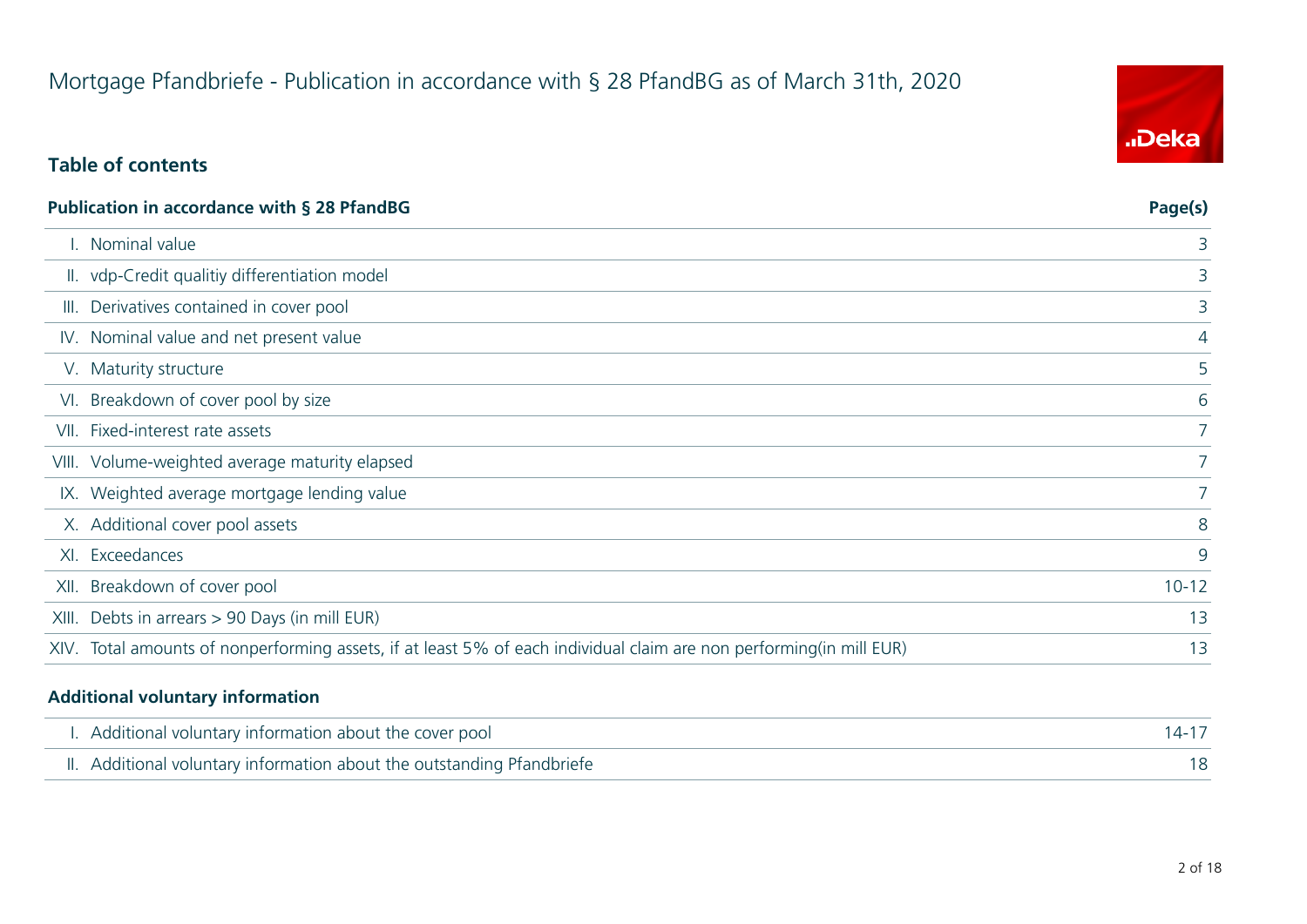

#### **I. Nominal value**

| <b>Total amounts in mill EUR</b>          | <b>Nominal value</b> |         |  |
|-------------------------------------------|----------------------|---------|--|
|                                           | Q1/2020<br>Q1/2019   |         |  |
| Outstanding Pfandbriefe                   | 214.5                | 79.5    |  |
| Public sector cover pool                  | 751.9                | 436.8   |  |
| Overcollateralization                     | 537.4                | 357.3   |  |
| Overcollateralization in % of outstanding | 250,5 %              | 449,4 % |  |

#### **II. vdp-Credit qualitiy differentiation model**

| Overcollateralization in consideration of the<br>"vdp-Credit quality differentiation model" | <b>Nominal value</b> |         |         | Net present value |  |
|---------------------------------------------------------------------------------------------|----------------------|---------|---------|-------------------|--|
| in mill EUR                                                                                 | O1/2020              | 01/2019 | O1/2020 | 01/2019           |  |
| Overcollateralization                                                                       | 537.4                | 357.3   | 575.0   | 384,8             |  |
| Overcollateralization according to the "vdp-Credit quality<br>differentiation model"        | 537.4                | 357.3   | 575.0   | 384,8             |  |
| Overcollateralization in % of outstanding                                                   | 250.5 %              | 449.4 % | 264.9 % | 480.4 %           |  |

#### **III. Derivatives contained in cover pool**

| <b>Total amounts in mill EUR</b> | <b>Nominal value</b> |         |  |
|----------------------------------|----------------------|---------|--|
|                                  | O1/2020              | 01/2019 |  |
| Derivates                        | 0.0                  | 0.0     |  |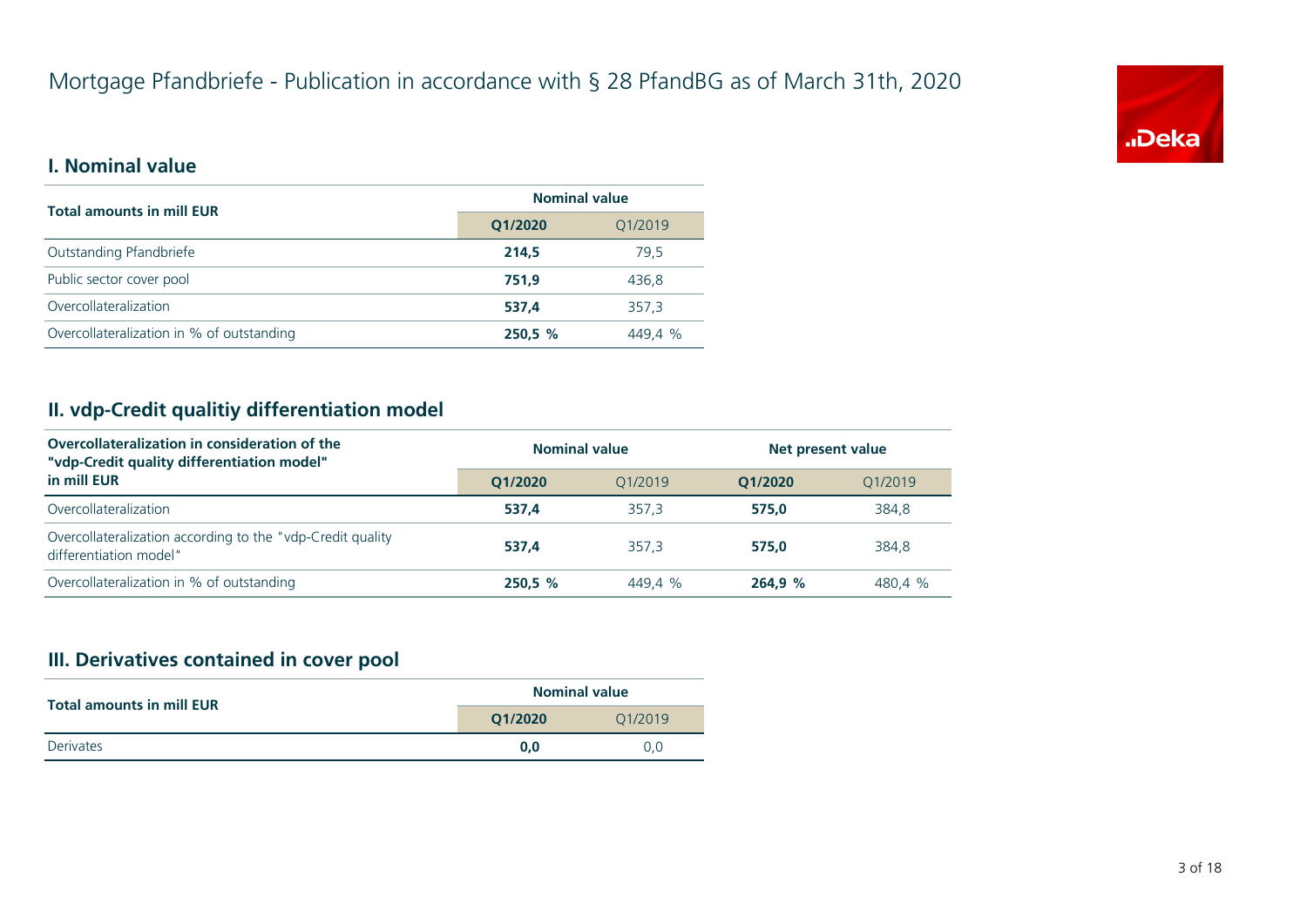

#### **IV. Nominal value and net present value**

| <b>Total amounts in mill EUR</b>          | <b>Nominal value</b> |         | Net present value |         |
|-------------------------------------------|----------------------|---------|-------------------|---------|
|                                           | Q1/2020              | 01/2019 | O1/2020           | Q1/2019 |
| Outstanding Pfandbriefe                   | 214.5                | 79.5    | 217.1             | 80,1    |
| Public sector cover pool                  | 751.9                | 436.8   | 792.0             | 464,8   |
| Overcollateralization                     | 537.4                | 357.3   | 575.0             | 384,8   |
| Overcollateralization in % of outstanding | 250,5 %              | 449,4 % | 264,9 %           | 480,4 % |

| <b>Total amounts in mill EUR</b>          | Net present value + 250 BP |         | Net present value - 250 BP |         | Net present value<br><b>Currency stress</b> |         |
|-------------------------------------------|----------------------------|---------|----------------------------|---------|---------------------------------------------|---------|
|                                           | O1/2020                    | 01/2019 | O1/2020                    | 01/2019 | O1/2020                                     | 01/2019 |
| Outstanding Pfandbriefe                   | 200,7                      | 77.4    | 235,6                      | 83,0    | 200,7                                       | 77,4    |
| Public sector cover pool                  | 746.0                      | 426,3   | 844,8                      | 509.6   | 746.0                                       | 426,3   |
| Overcollateralization                     | 545.4                      | 348,9   | 609,2                      | 426,6   | 545.4                                       | 348,9   |
| Overcollateralization in % of outstanding | 271,8 %                    | 450,7 % | 258,5%                     | 514,0 % | 271.8%                                      | 450,7 % |

| <b>Foreign Currencies</b> | Net present value for each foreign<br>currency (in mill) |         | <b>Rates of exchange</b> |         | Net present value<br>in mill EUR |         |
|---------------------------|----------------------------------------------------------|---------|--------------------------|---------|----------------------------------|---------|
|                           | O1/2020                                                  | O1/2019 | O1/2020                  | 01/2019 | O1/2020                          | Q1/2019 |
| <b>Total amounts</b>      |                                                          |         |                          |         | 0,0                              | 0,0     |

Remark: Net present value on Static Method basis in accordance with § 5 and § 6 PfandBarwertV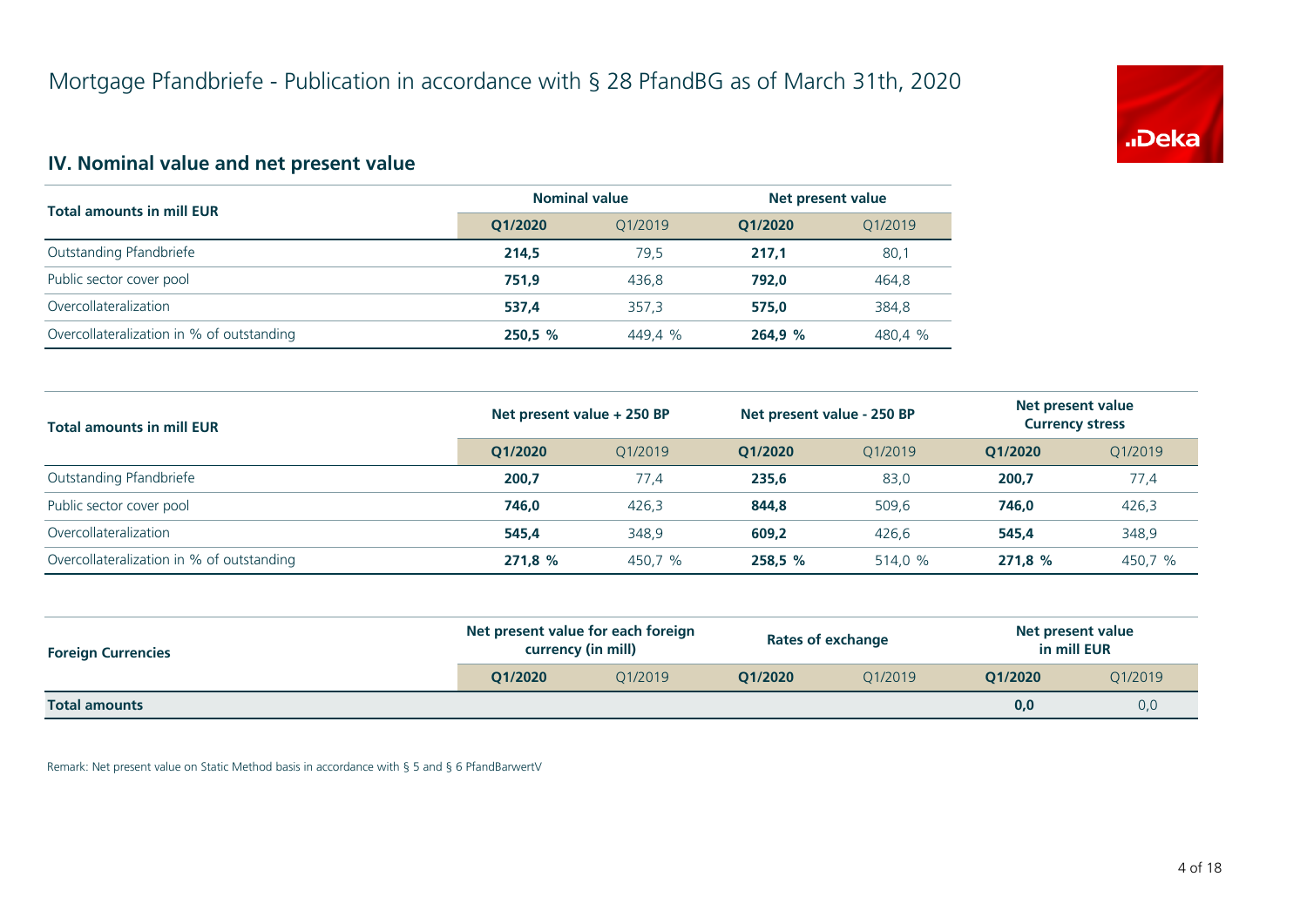

# **V. Maturity structure**

| <b>Maturity ranges</b> |        |           | <b>Outstanding Pfandbriefe in mill EUR</b> |         | Mortgage cover pool in mill EUR |         |  |
|------------------------|--------|-----------|--------------------------------------------|---------|---------------------------------|---------|--|
|                        |        |           | Q1/2020                                    | Q1/2019 | Q1/2020                         | Q1/2019 |  |
|                        | $\leq$ | 6 months  | 29,5                                       | 0,0     | 44,9                            | 0,0     |  |
| 6 months               | $\leq$ | 12 months | 0,0                                        | 30,0    | 29,8                            | 0,0     |  |
| 12 months              | $\leq$ | 18 months | 10,0                                       | 29,5    | 20,2                            | 44,9    |  |
| 18 months              | $\leq$ | 2 years   | 5,0                                        | 0,0     | 0,0                             | 54,3    |  |
| 2 years                | $\leq$ | 3 years   | 30,0                                       | 15,0    | 221,7                           | 20,2    |  |
| 3 years                | $\leq$ | 4 years   | 60,0                                       | 5,0     | 42,2                            | 110,9   |  |
| 4 years                | $\leq$ | 5 years   | 80,0                                       | 0,0     | 165,5                           | 63,1    |  |
| 5 years                | $\leq$ | 10 years  | 0,0                                        | 0,0     | 227,6                           | 143,3   |  |
|                        | $\geq$ | 10 years  | 0,0                                        | 0,0     | 0,0                             | 0,0     |  |
| <b>Total amounts</b>   |        | 214,5     | 79,5                                       | 751,9   | 436,8                           |         |  |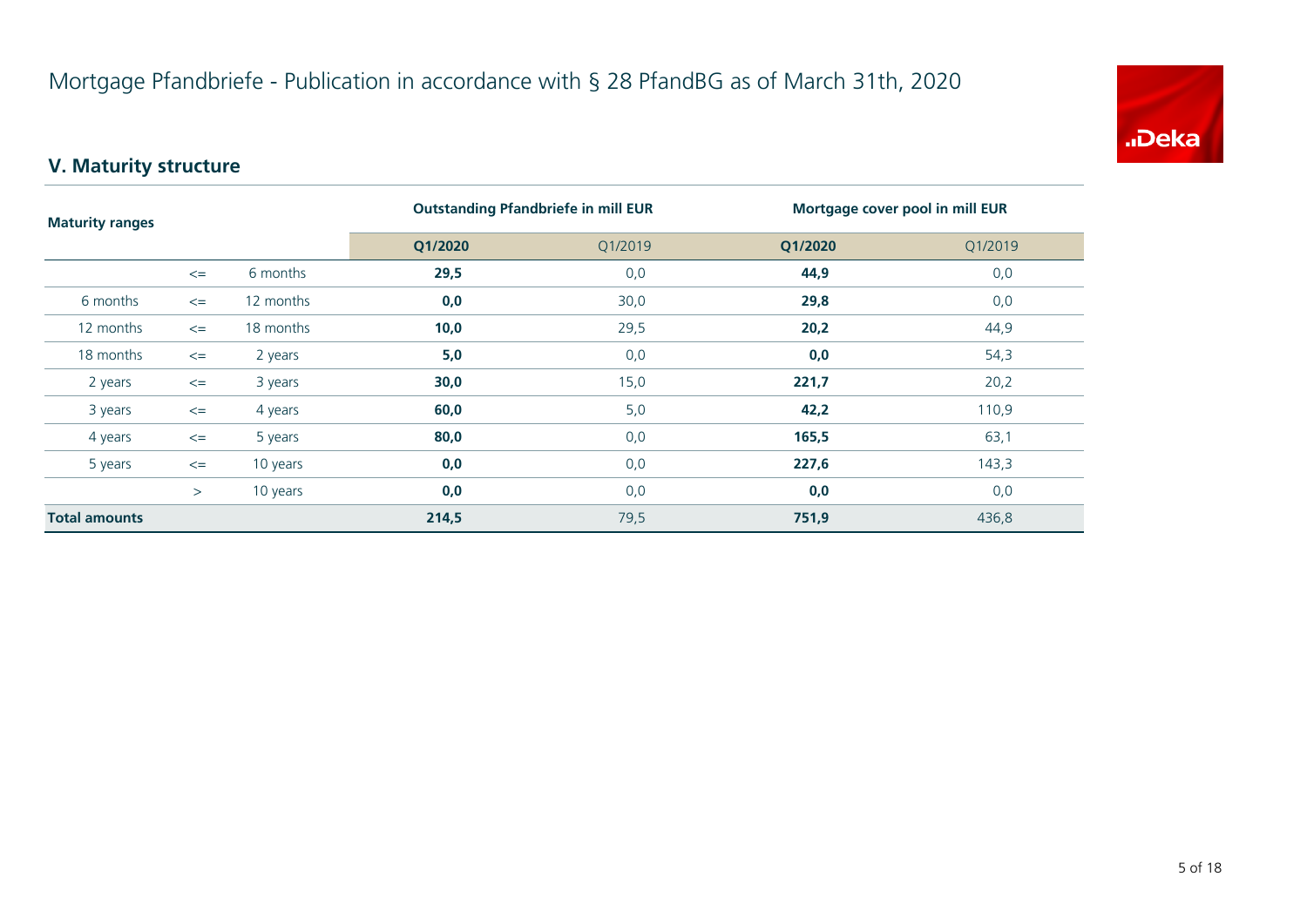

# **VI. Breakdown of cover pool by size**

| Breakdown of cover pool by size (in mill EUR) |                                   |               |         |         |  |
|-----------------------------------------------|-----------------------------------|---------------|---------|---------|--|
|                                               |                                   |               | Q1/2020 | Q1/2019 |  |
| Regular cover                                 | $\leq$                            | 0,3 mill EUR  | 0,0     | 0,0     |  |
| Mortgage Loans                                |                                   |               |         |         |  |
| Regular cover                                 | 0,3 mill EUR $\leq$               | 1,0 mill EUR  |         |         |  |
| Mortgage Loans                                |                                   |               | 0,0     | 0,6     |  |
| Regular cover                                 | 1,0 mill EUR $\leq$ 10,0 mill EUR |               | 5,9     |         |  |
| Mortgage Loans                                |                                   |               |         | 23,3    |  |
| Regular cover                                 | $\geq$                            | 10,0 mill EUR | 711,0   |         |  |
| Mortgage Loans                                |                                   |               |         | 402,8   |  |
| <b>Amounts</b>                                |                                   |               | 716,9   | 426,8   |  |
| Additional cover pool assets according to     |                                   |               |         |         |  |
| § 19 para. 1 no. 1, no. 2 and no. 3 PfandBG   |                                   |               | 35,0    | 10,0    |  |
| <b>Total amounts</b>                          |                                   |               | 751,9   | 436,8   |  |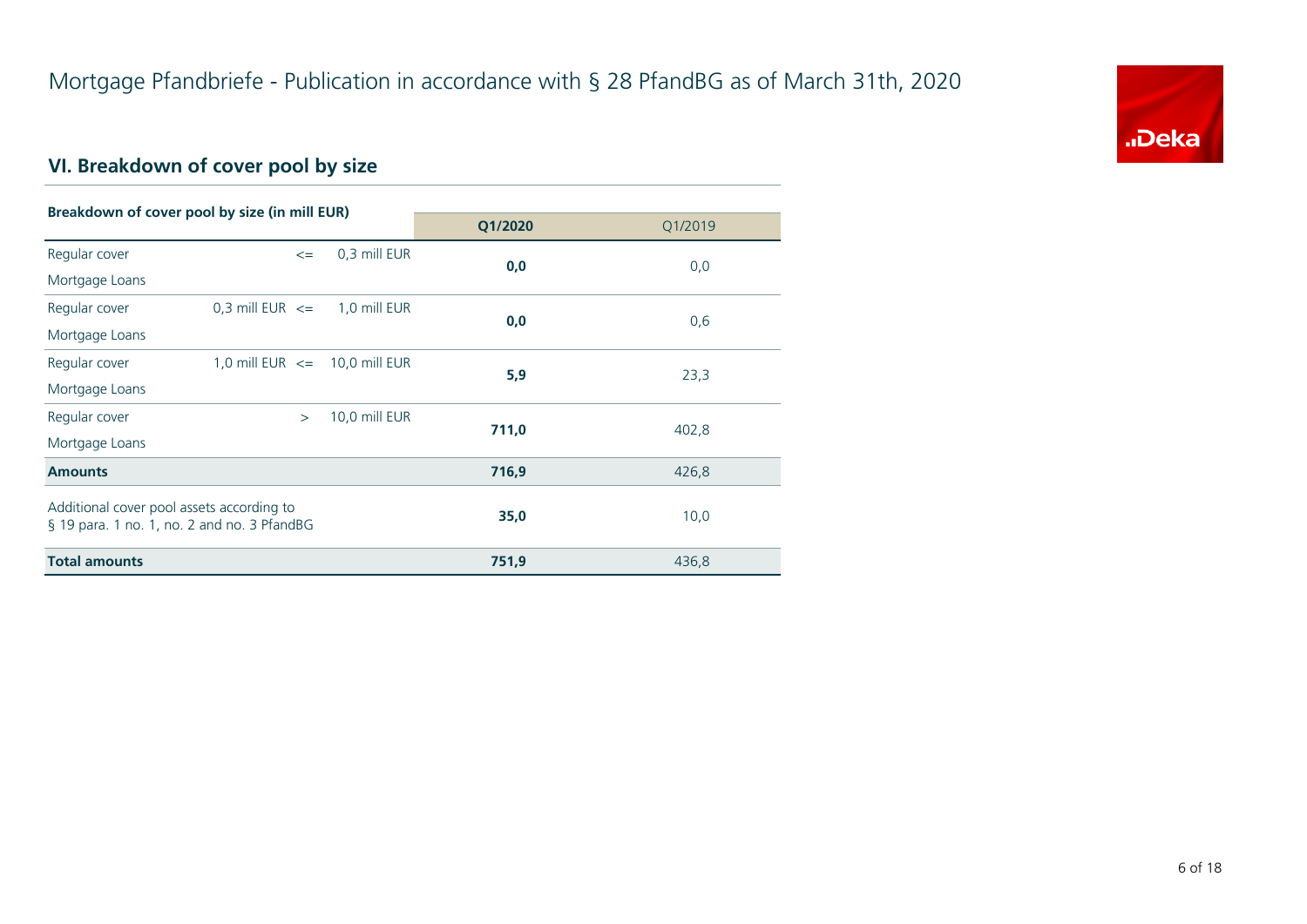

### **VII. Fixed-interest rate assets**

| <b>Total amounts of fixed-interest assets</b><br>(nominal and percentage values) | <b>Total amounts in mill EUR</b> |         | thereof: Nominal value of fixed<br>interest assets |         | thereof: Percentage of fixed<br>interest assets |         |
|----------------------------------------------------------------------------------|----------------------------------|---------|----------------------------------------------------|---------|-------------------------------------------------|---------|
|                                                                                  | 01/2020                          | 01/2019 | O1/2020                                            | 01/2019 | O1/2020                                         | 01/2019 |
| Outstanding Pfandbriefe                                                          | 214,5                            | 79.5    | 214.5                                              | 79.5    | 100.0 $%$                                       | 100,0 % |
| Public sector cover pool                                                         | 751.9                            | 436.8   | 519.3                                              | 375.9   | 69.1%                                           | 86,1 %  |

# **VIII. Volume-weighted average maturity elapsed**

| Information on claims<br>according to § 12 PfandBG                                                                                                 | <b>Average in years</b> |         |  |
|----------------------------------------------------------------------------------------------------------------------------------------------------|-------------------------|---------|--|
|                                                                                                                                                    | Q1/2020                 | Q1/2019 |  |
| According to § 28 para. 1 no. 11 PfandBG:<br>Volume-weighted average of the maturity that<br>has elapsed since the loan was granted<br>(seasoning) | 3,1                     | 3,5     |  |

#### **IX. Weighted average mortgage lending value**

| Information on claims<br>according to § 12 PfandBG                         | <b>Average in percent</b> |         |  |
|----------------------------------------------------------------------------|---------------------------|---------|--|
|                                                                            | O1/2020                   | Q1/2019 |  |
| According to § 28 para. 2 no.3 PfandBG:<br>Weighted mortgage lending value | 58.8                      | 58.1    |  |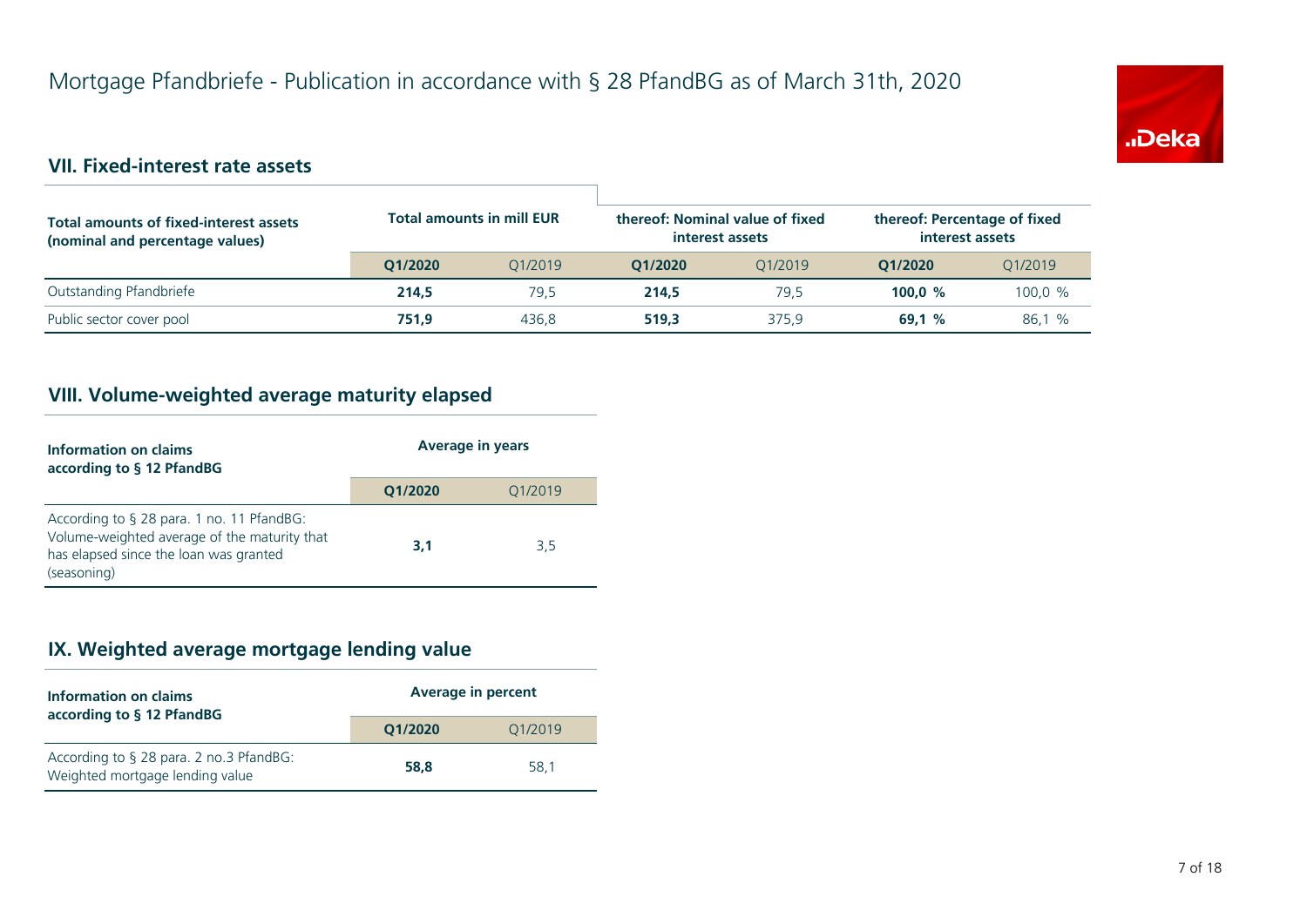

#### **X. Additional cover pool assets**

| Additional cover pool assets according to                                                                                                 |                      |         | <b>Total amounts in mill EUR</b> |                                                                                                 |         |         |                                                                                                                                    |
|-------------------------------------------------------------------------------------------------------------------------------------------|----------------------|---------|----------------------------------|-------------------------------------------------------------------------------------------------|---------|---------|------------------------------------------------------------------------------------------------------------------------------------|
| § 19 para. 1 no. 1, no. 2 and no. 3 PfandBG                                                                                               |                      | Q1/2020 | Q1/2019                          |                                                                                                 |         |         |                                                                                                                                    |
|                                                                                                                                           |                      | 35,0    | 10,0                             |                                                                                                 |         |         |                                                                                                                                    |
| Thereof additional cover pool assets<br>according to § 28 para. 1 no. 4                                                                   |                      |         | <b>Total amounts in mill EUR</b> |                                                                                                 |         |         |                                                                                                                                    |
| in conjunction with § 19 para. 1 no. 1 PfandBG                                                                                            |                      | Q1/2020 | Q1/2019                          |                                                                                                 |         |         |                                                                                                                                    |
|                                                                                                                                           |                      | 0,0     | 0,0                              |                                                                                                 |         |         |                                                                                                                                    |
| Thereof additional cover pool assets<br>according to § 28 para. 1 no. 5<br>in conjunction with § 19 para. 1 no. 2 PfandBG                 |                      |         | <b>Total amounts in mill EUR</b> | thereof: Exposure in covered bonds<br>according to Article 129 Regulation<br>(EU) No 575/2013   |         |         |                                                                                                                                    |
| based in                                                                                                                                  | <b>Code</b><br>$(*)$ | Q1/2020 | 01/2019                          | Q1/2020                                                                                         | Q1/2019 |         |                                                                                                                                    |
| Germany                                                                                                                                   | <b>DE</b>            | 0,0     | 0,0                              | 0,0                                                                                             | 0,0     |         |                                                                                                                                    |
| <b>Total amounts</b>                                                                                                                      |                      | 0,0     | 0,0                              | 0,0                                                                                             | 0,0     |         |                                                                                                                                    |
| Thereof additional cover pool assets<br>according to § 28 para. 1 no. 6<br>in conjunction with § 19 para. 1 no. 2 and 3<br><b>PfandBG</b> |                      |         | <b>Total amounts in mill EUR</b> | thereof: Exposure in bonds<br>according to § 20 para. 1 PfandBG<br>(§ 19 para. 1 no. 3 PfandBG) |         |         | thereof: Cover pool assets according<br>to § 19 para. 1 no. 2 in conjunction<br>with § 4 para. 1 sentence 2 no. 1<br>and 2 PfandBG |
| based in                                                                                                                                  | <b>Code</b><br>$(*)$ | Q1/2020 | Q1/2019                          | Q1/2020                                                                                         | Q1/2019 | Q1/2020 | Q1/2019                                                                                                                            |

(\*) Remark: The terms of country codes are based on the two-letter ISO-Codes defined in 'ISO 3166 alpha-2', published by the International Organization for Standardization (ISO).

Germany DE **35,0** 10,0 **25,0** 0,0 **10,0** 10,0 **Total amounts 35,0 10,0 25,0 0,0 10,0 10,0**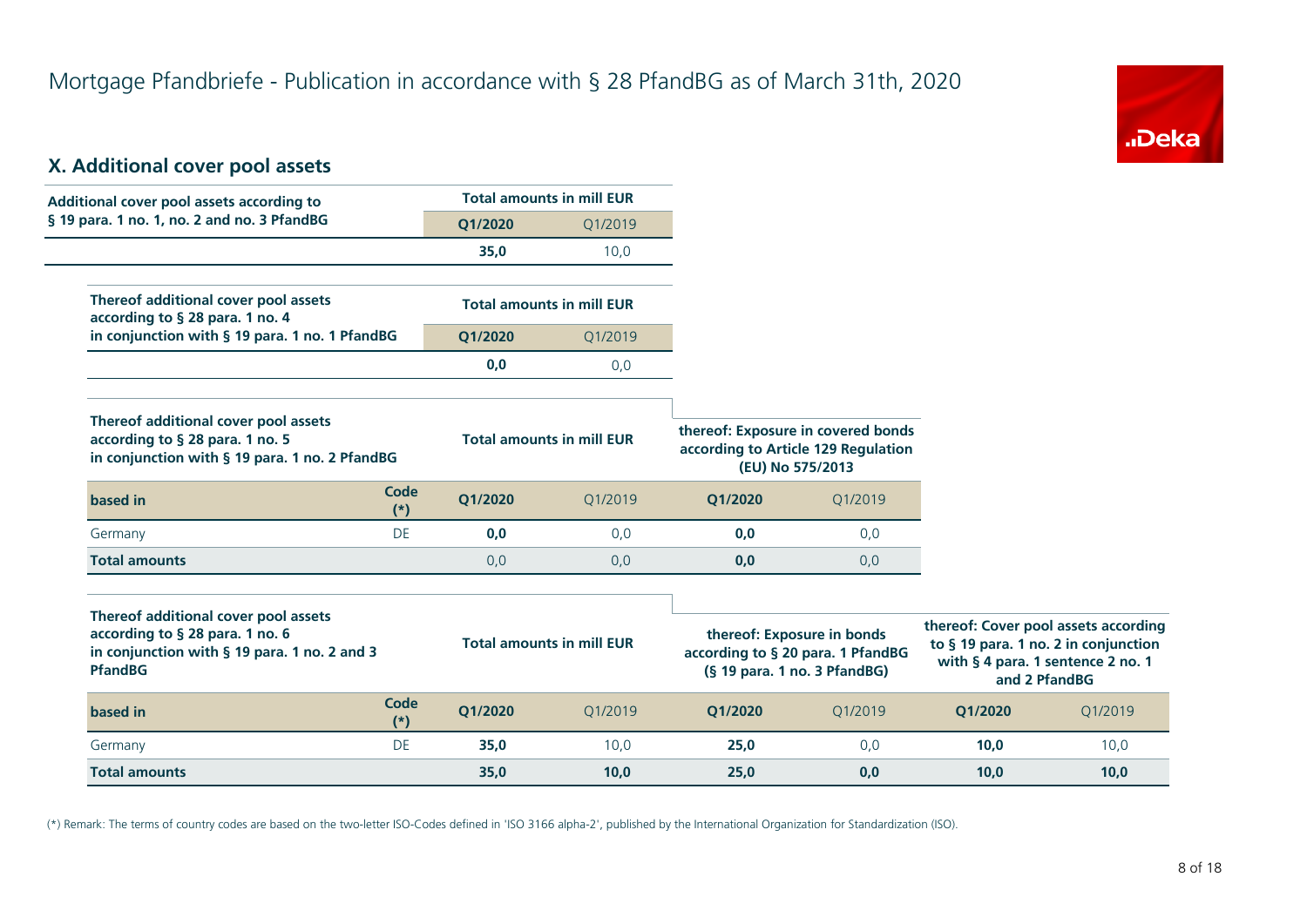# Mortgage Pfandbriefe - Publication in accordance with § 28 PfandBG as of March 31th, 2020



#### **XI. Exceedances**

| Information according to $\S$ 28 para. 1                                                                              | <b>Total amounts in mill EUR</b> |         |  |
|-----------------------------------------------------------------------------------------------------------------------|----------------------------------|---------|--|
| no. 7 and no. 8 PfandBG                                                                                               | O1/2020                          | 01/2019 |  |
| Cover pool assets that exceed the limits of<br>§ 13 para. 1 PfandBG<br>$(S$ 28 para. 1 no. 7 PfandBG)                 | 0,0                              | 0,0     |  |
| Cover pool assets that exceed the limits of<br>§ 19 para. 1 no. 2 PfandBG<br>$(S$ 28 para. 1 no. 8 and no. 5 PfandBG) | 0,0                              | 0,0     |  |
| Cover pool assets that exceed the limits of<br>§ 19 para. 1 no. 3 PfandBG<br>(§ 28 para. 1 no. 8 and no. 6 PfandBG)   | 0,0                              | 0,0     |  |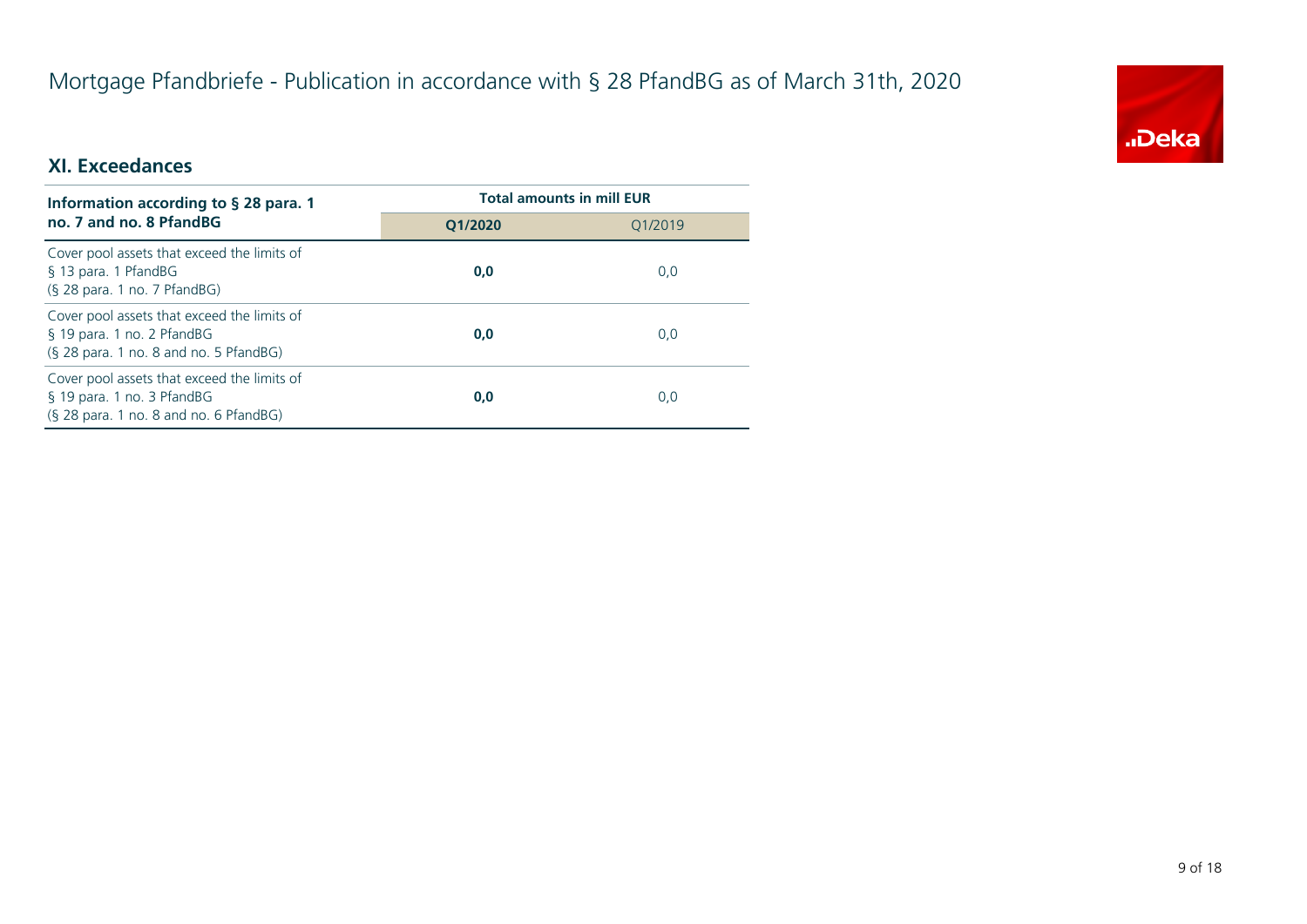

# **XII. Breakdown of cover pool**

|                                                                                                      |                     | <b>Commercial</b> | <b>Residential</b>  |         |
|------------------------------------------------------------------------------------------------------|---------------------|-------------------|---------------------|---------|
| <b>Total amounts</b>                                                                                 | amounts in mill EUR |                   | amounts in mill EUR |         |
|                                                                                                      | Q1/2020             | Q1/2019           | Q1/2020             | Q1/2019 |
| Condominiums                                                                                         | 0,0                 | 0,0               | 0,0                 | 0,0     |
| Single-/Two-family-houses                                                                            | 0,0                 | 0,0               | 0,0                 | 0,0     |
| Multi-family dwellings                                                                               | 0,0                 | 0,0               | 0,0                 | 0,0     |
| Office buildings                                                                                     | 530,6               | 280,8             | 0,0                 | 0,0     |
| Retail buildings                                                                                     | 64,8                | 43,8              | 0,0                 | 0,0     |
| Industrial buildings                                                                                 | 0,0                 | 0,0               | 0,0                 | 0,0     |
| Other commercial buildings                                                                           | 121,5               | 102,1             | 0,0                 | 0,0     |
| Buildings under construction not yet producing yield                                                 | 0,0                 | 0,0               | 0,0                 | 0,0     |
| <b>Building land</b>                                                                                 | 0,0                 | 0,0               | 0,0                 | 0,0     |
| <b>Amounts</b>                                                                                       | 716,9               | 426,8             | 0,0                 | 0,0     |
| Additional cover pool assets (statutory overcollateralization /<br>safeguarding liquidity inclusive) | 35,0                | 10,0              | 0,0                 | 0,0     |
| <b>Total amounts</b>                                                                                 | 751,9               | 436,8             | 0,0                 | 0,0     |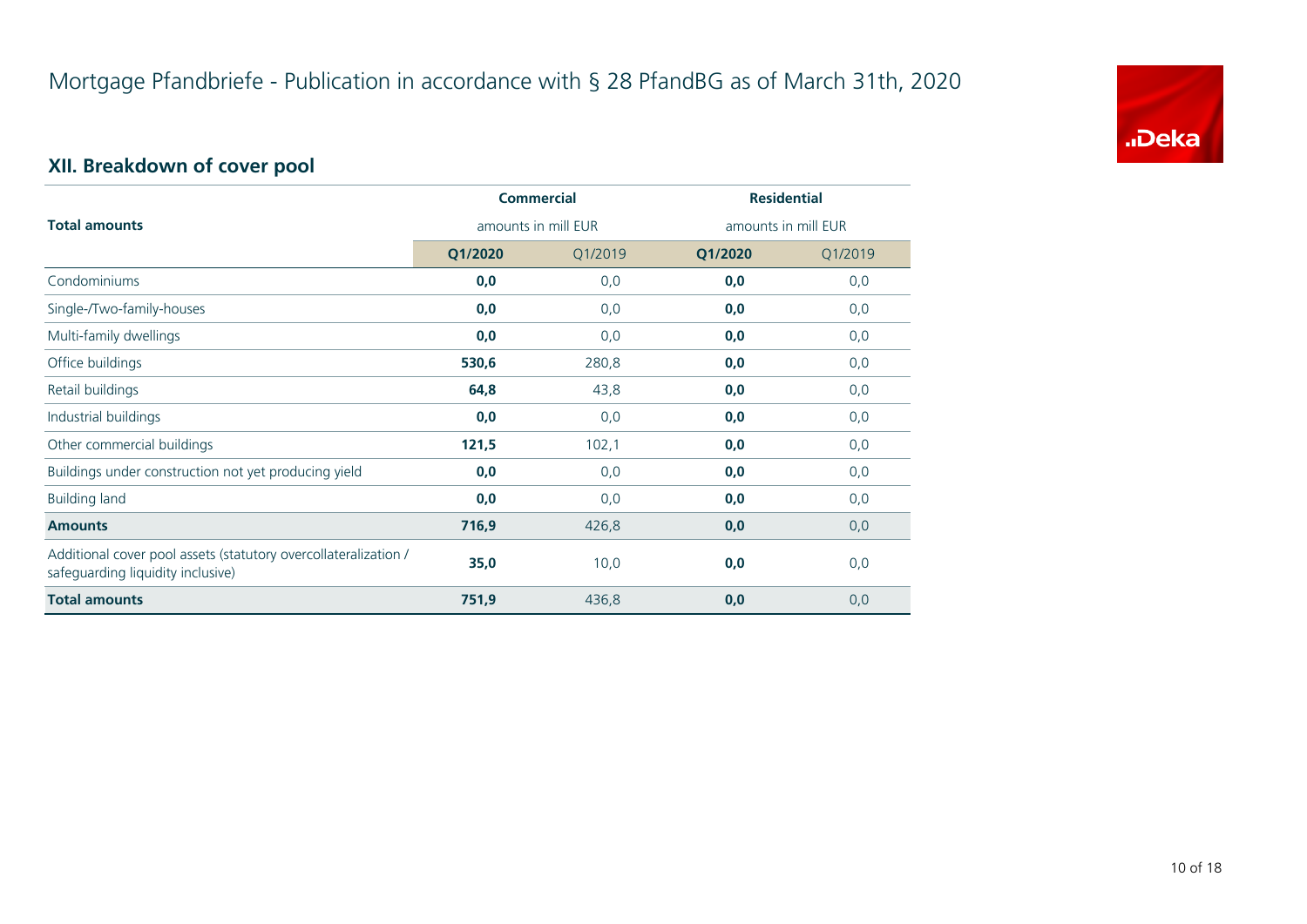

# **XII. Breakdown of cover pool**

|                                                                                                      | <b>Commercial</b>   |         | <b>Residential</b>  |         |
|------------------------------------------------------------------------------------------------------|---------------------|---------|---------------------|---------|
| <b>Germany</b>                                                                                       | amounts in mill EUR |         | amounts in mill EUR |         |
|                                                                                                      | Q1/2020             | Q1/2019 | Q1/2020             | Q1/2019 |
| Condominiums                                                                                         | 0,0                 | 0,0     | 0,0                 | 0,0     |
| Single-/Two-family-houses                                                                            | 0,0                 | 0,0     | 0,0                 | 0,0     |
| Multi-family dwellings                                                                               | 0,0                 | 0,0     | 0,0                 | 0,0     |
| Office buildings                                                                                     | 213,7               | 106,1   | 0,0                 | 0,0     |
| Retail buildings                                                                                     | 0,0                 | 0,0     | 0,0                 | 0,0     |
| Industrial buildings                                                                                 | 0,0                 | 0,0     | 0,0                 | 0,0     |
| Other commercial buildings                                                                           | 121,5               | 102,1   | 0,0                 | 0,0     |
| Buildings under construction not yet producing yield                                                 | 0,0                 | 0,0     | 0,0                 | 0,0     |
| <b>Building land</b>                                                                                 | 0,0                 | 0,0     | 0,0                 | 0,0     |
| <b>Amounts</b>                                                                                       | 335,2               | 208,3   | 0,0                 | 0,0     |
| Additional cover pool assets (statutory overcollateralization /<br>safeguarding liquidity inclusive) | 35,0                | 10,0    | 0,0                 | 0,0     |
| <b>Total amounts</b>                                                                                 | 370,2               | 218,3   | 0,0                 | 0,0     |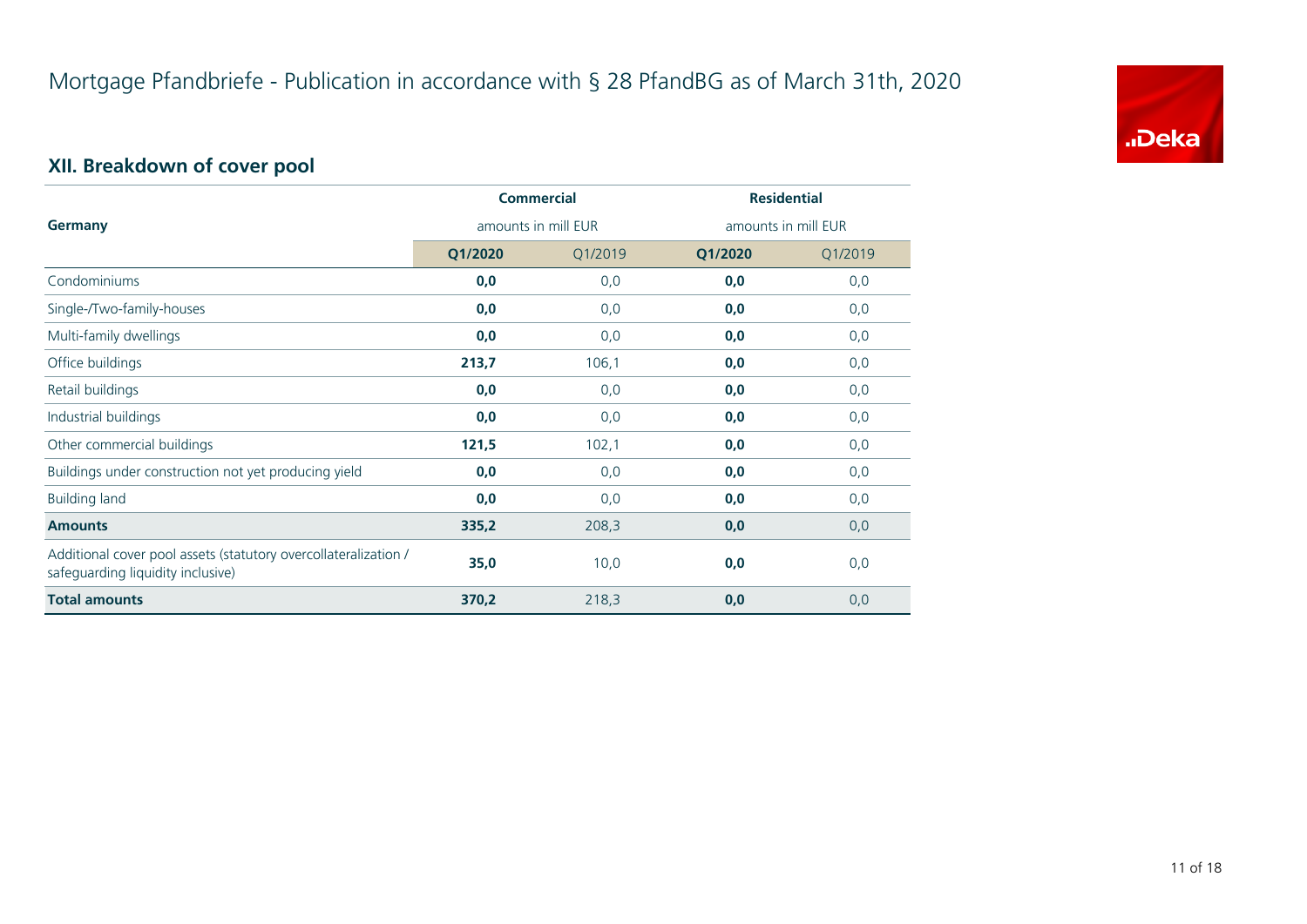

# **XII. Breakdown of cover pool**

|                                                                                                      |                     | <b>Commercial</b> | <b>Residential</b>  |         |  |
|------------------------------------------------------------------------------------------------------|---------------------|-------------------|---------------------|---------|--|
| <b>France</b>                                                                                        | amounts in mill EUR |                   | amounts in mill EUR |         |  |
|                                                                                                      | Q1/2020             | Q1/2019           | Q1/2020             | Q1/2019 |  |
| Condominiums                                                                                         | 0,0                 | 0,0               | 0,0                 | 0,0     |  |
| Single-/Two-family-houses                                                                            | 0,0                 | 0,0               | 0,0                 | 0,0     |  |
| Multi-family dwellings                                                                               | 0,0                 | 0,0               | 0,0                 | 0,0     |  |
| Office buildings                                                                                     | 316,9               | 174,6             | 0,0                 | 0,0     |  |
| Retail buildings                                                                                     | 64,8                | 43,8              | 0,0                 | 0,0     |  |
| Industrial buildings                                                                                 | 0,0                 | 0,0               | 0,0                 | 0,0     |  |
| Other commercial buildings                                                                           | 0,0                 | 0,0               | 0,0                 | 0,0     |  |
| Buildings under construction not yet producing yield                                                 | 0,0                 | 0,0               | 0,0                 | 0,0     |  |
| <b>Building land</b>                                                                                 | 0,0                 | 0,0               | 0,0                 | 0,0     |  |
| <b>Amounts</b>                                                                                       | 381,7               | 218,5             | 0,0                 | 0,0     |  |
| Additional cover pool assets (statutory overcollateralization /<br>safeguarding liquidity inclusive) | 0,0                 | 0,0               | 0,0                 | 0,0     |  |
| <b>Total amounts</b>                                                                                 | 381,7               | 218,5             | 0,0                 | 0,0     |  |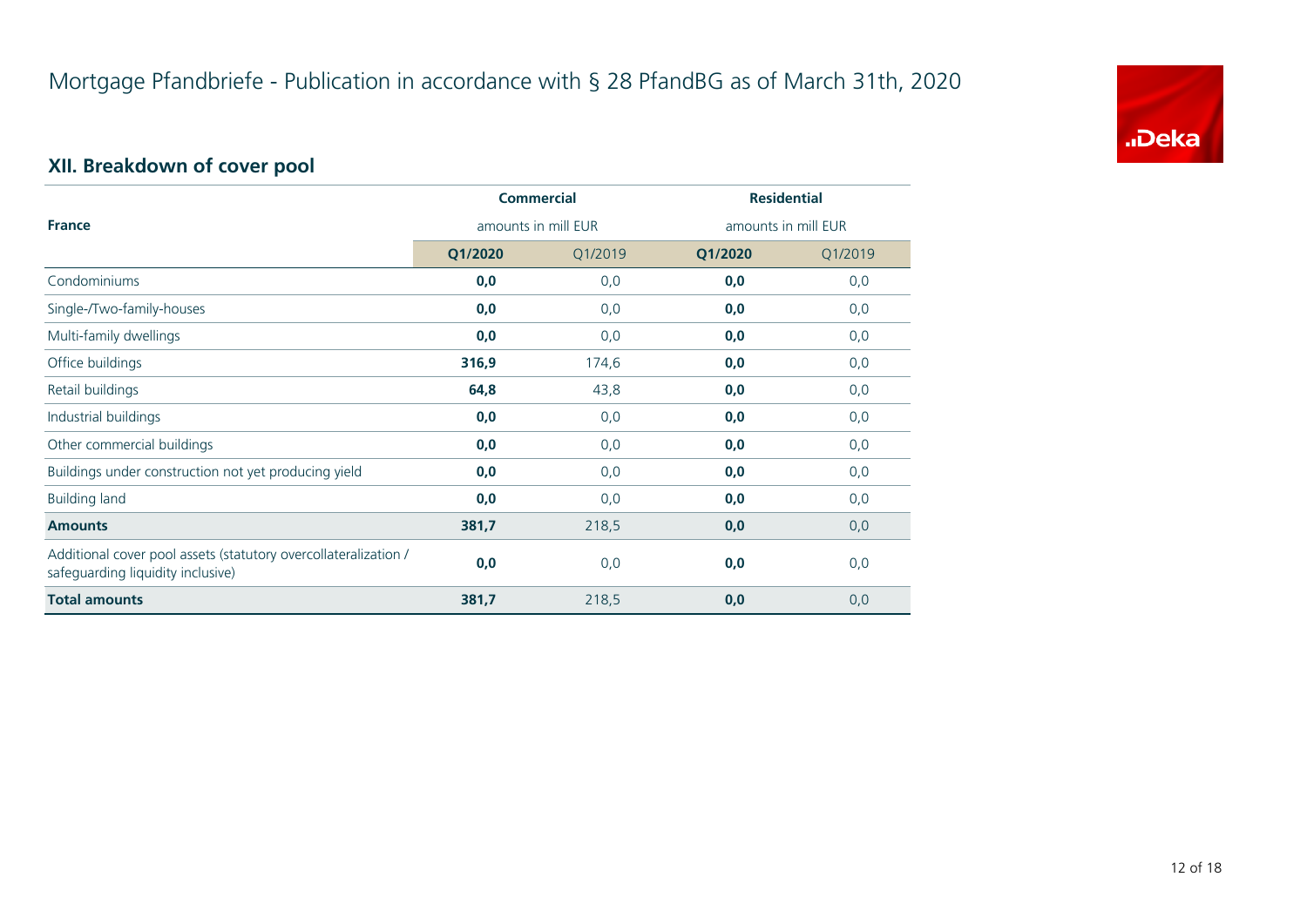# "Deka

#### **XIII. Debts in arrears > 90 Days (in mill EUR)**

| <b>Geographical distribution</b> |               | <b>Total amounts in mill EUR</b> |         |  |
|----------------------------------|---------------|----------------------------------|---------|--|
| <b>Country</b>                   | Code<br>$(*)$ | Q1/2020                          | Q1/2019 |  |
| Germany                          | DE            | 0,0                              | 0,0     |  |
| France                           | <b>FR</b>     | 0,0                              | 0,0     |  |
| <b>Total amounts</b>             |               | 0,0                              | 0,0     |  |

#### **XIV. Total amounts of nonperforming assets, if at least 5% of each individual claim are non performing (in mill EUR)**

| <b>Geographical distribution</b> |               | <b>Total amounts in mill EUR</b> |         |  |  |
|----------------------------------|---------------|----------------------------------|---------|--|--|
| <b>Country</b>                   | Code<br>$(*)$ | Q1/2020                          | Q1/2019 |  |  |
| Germany                          | DE            | 0,0                              | 0,0     |  |  |
| France                           | <b>FR</b>     | 0,0                              | 0,0     |  |  |
| <b>Total amounts</b>             |               | 0,0                              | 0,0     |  |  |

(\*) Remark: The terms of country codes are based on the two-letter ISO-Codes defined in 'ISO 3166 alpha-2', published by the International Organization for Standardization (ISO).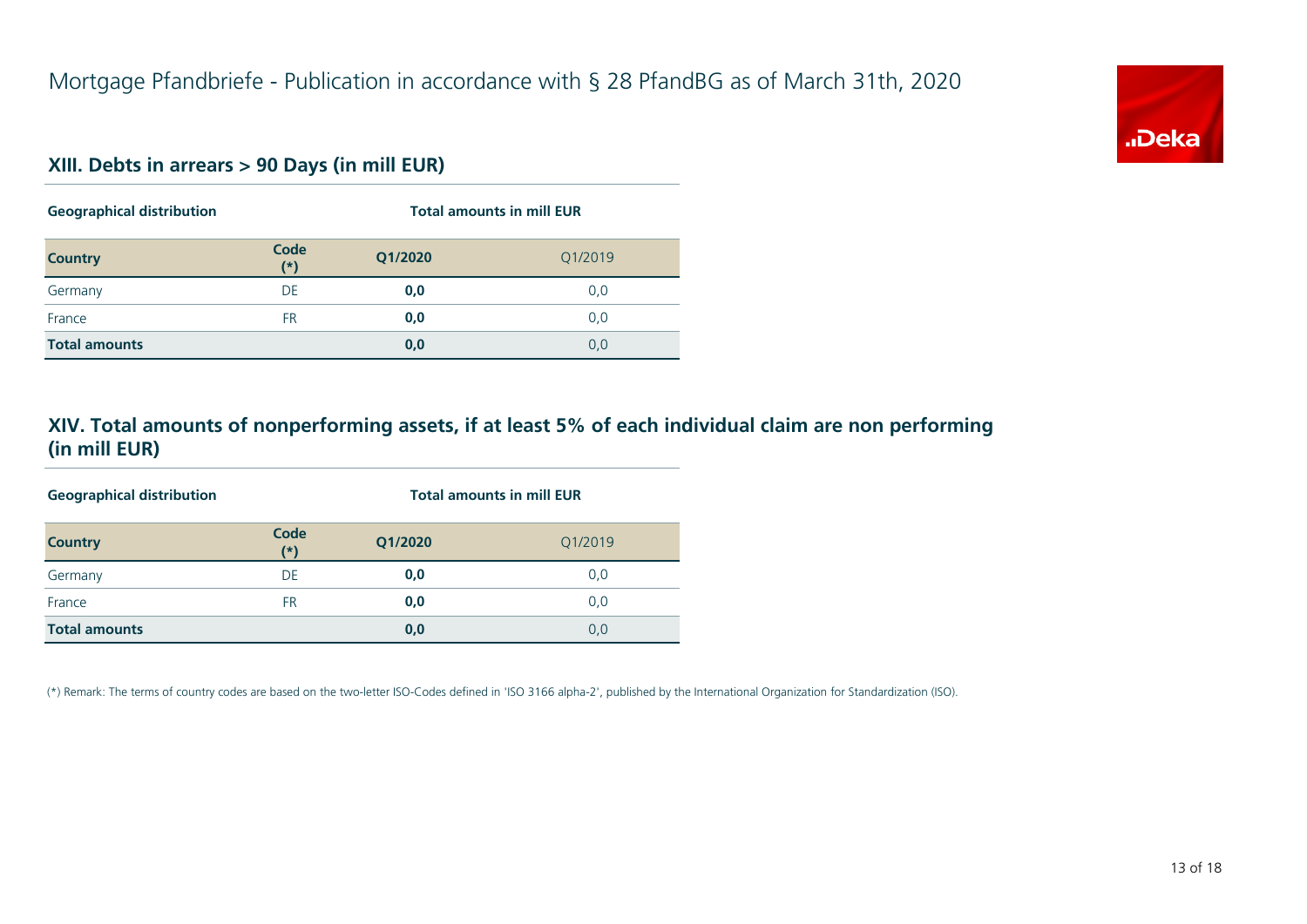# "Deka

#### **I. Additional voluntary information about the cover pool**

S&P

|                                                                  |             | Q1/2020          |
|------------------------------------------------------------------|-------------|------------------|
| WAL of cover pool (Total)                                        | in years    | 3,9              |
| Part of ECB elligble securities                                  | in mill EUR | 35,0             |
| Overcollateralisation by law (npv)                               | in $%$      | 2,0              |
|                                                                  |             |                  |
| <b>Currency Exposure (nominal)</b>                               | in mill EUR | Q1/2020          |
| <b>EUR</b>                                                       |             | 751,9            |
|                                                                  |             |                  |
| <b>Current Rating of Pfandbrief (according to Rating Agency)</b> |             | Q1/2020          |
| Moody's                                                          |             | <b>Not rated</b> |

**Not rated**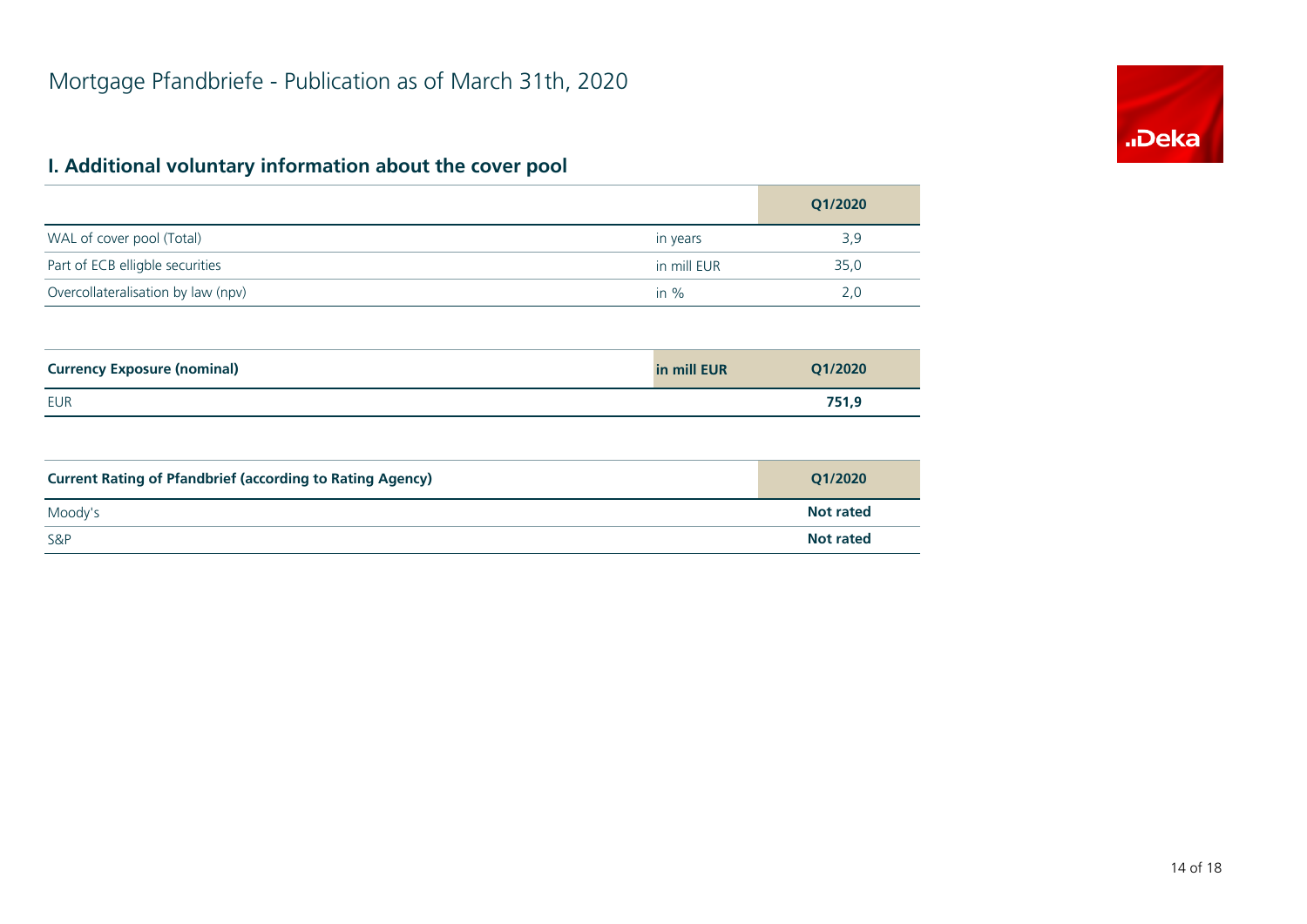# **I. Additional voluntary information about the cover pool**

| Breakdown of claims agianst centralbanks and banks<br>according to section 25 para. 1 no. 5 by Credit Quality Step | in mill EUR | O1/2020 |
|--------------------------------------------------------------------------------------------------------------------|-------------|---------|
| Credit Quality Step 1                                                                                              |             | 0.0     |
| Credit Quality Step 2                                                                                              |             | 0.0     |

| <b>Derivates</b>                                          |              | O1/2020 |
|-----------------------------------------------------------|--------------|---------|
| Are derivatives included in the cover pool?               | Yes / No     | No      |
| Dervatives in the cover pool (npv)                        | in mill EUR  |         |
| Type of swaps (I=intra-group, E=external, B=both, N=none) | (I, E, B, N) | N       |

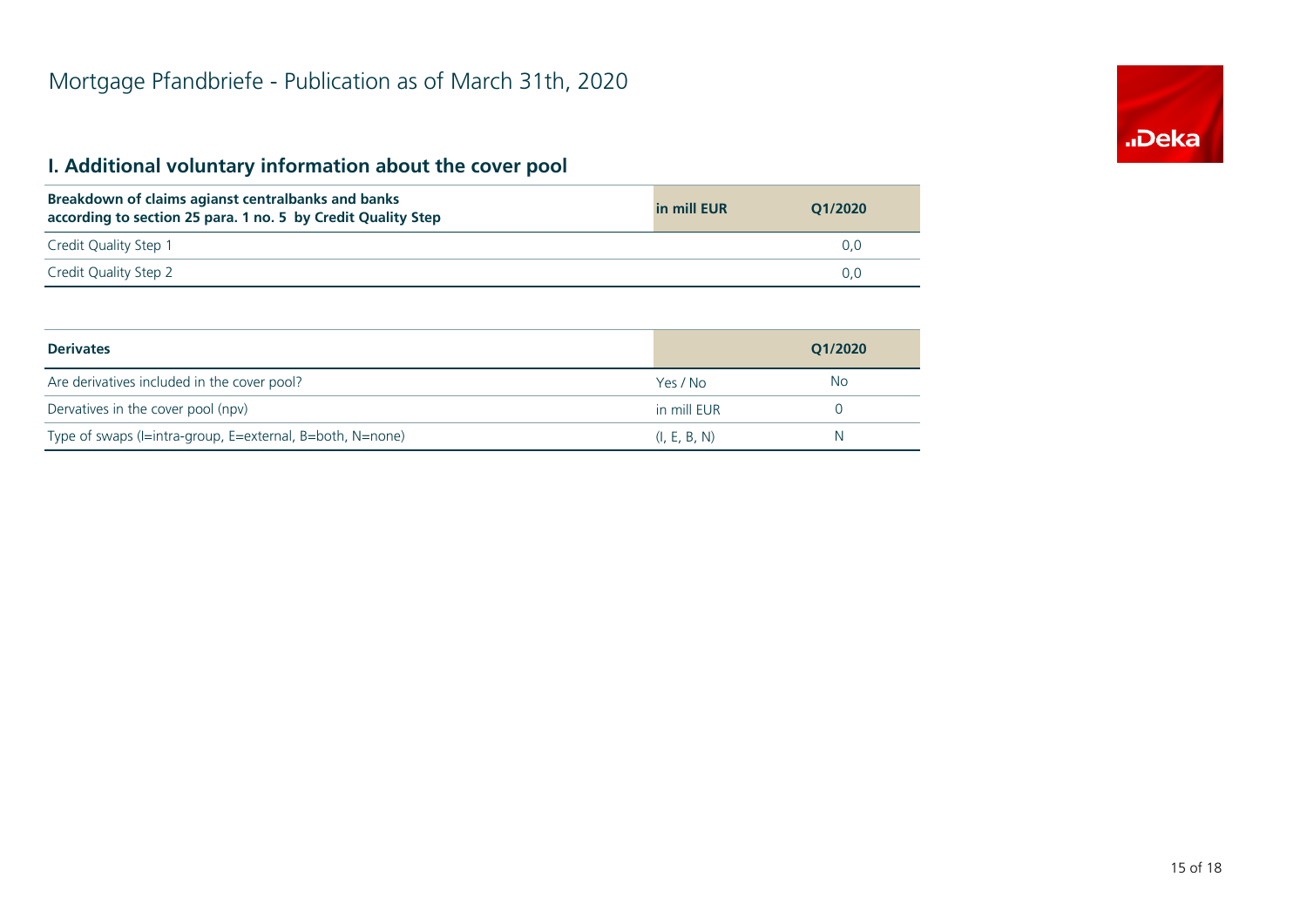

#### **I. Additional voluntary information about the cover pool**

| Loans $(*)$                                               |             | <b>Residential</b> | <b>Commercial</b> |
|-----------------------------------------------------------|-------------|--------------------|-------------------|
|                                                           |             | Q1/2020            | Q1/2020           |
| Number of loans                                           |             | $\bf{0}$           | 19                |
| Number of borrowers                                       |             | $\bf{0}$           | 23                |
| Total amount of loans granted to the 10 biggest borrowers | in mill EUR | 0,0                | 467,6             |
| Number of properties                                      |             | $\bf{0}$           | 23                |
| Part of owner occupied homes of cover assets              | in mill EUR | 0,0                | 0,0               |
| Part of multi-family homes of cover assets                | in mill EUR | 0,0                | 0,0               |

| Loans $(*)$                                                           |             | O1/2020             |
|-----------------------------------------------------------------------|-------------|---------------------|
| % of insured mortgages in the cover pool of total cover asstes        | in $%$      | 100,0%              |
| Are Insurances part of the cover pool?                                | Yes / No    | <b>Yes</b>          |
| Are guaranteed loans included in the cover pool?                      | Yes / No    | Not applicable (**) |
| % of quaranteed loans of total cover asstes                           | in $%$      | Not applicable (**) |
| Are self certified loans included in the cover pool?                  | Yes / No    | Not applicable (**) |
| Are limited certified loans included in the cover pool?               | Yes / No    | Not applicable (**) |
| % of non first lien mortgages in the cover pool of total cover assets | in $%$      | Not applicable (**) |
| Are ABS included in the cover pool?                                   | Yes / No    | Not applicable (**) |
| Part of interest only loans of total cover assets                     | in mill EUR | 626,2               |

(\*) Remark: Only regular cover pool assets are included.

(\*\*) Remark: Not applicable according to current legal situation.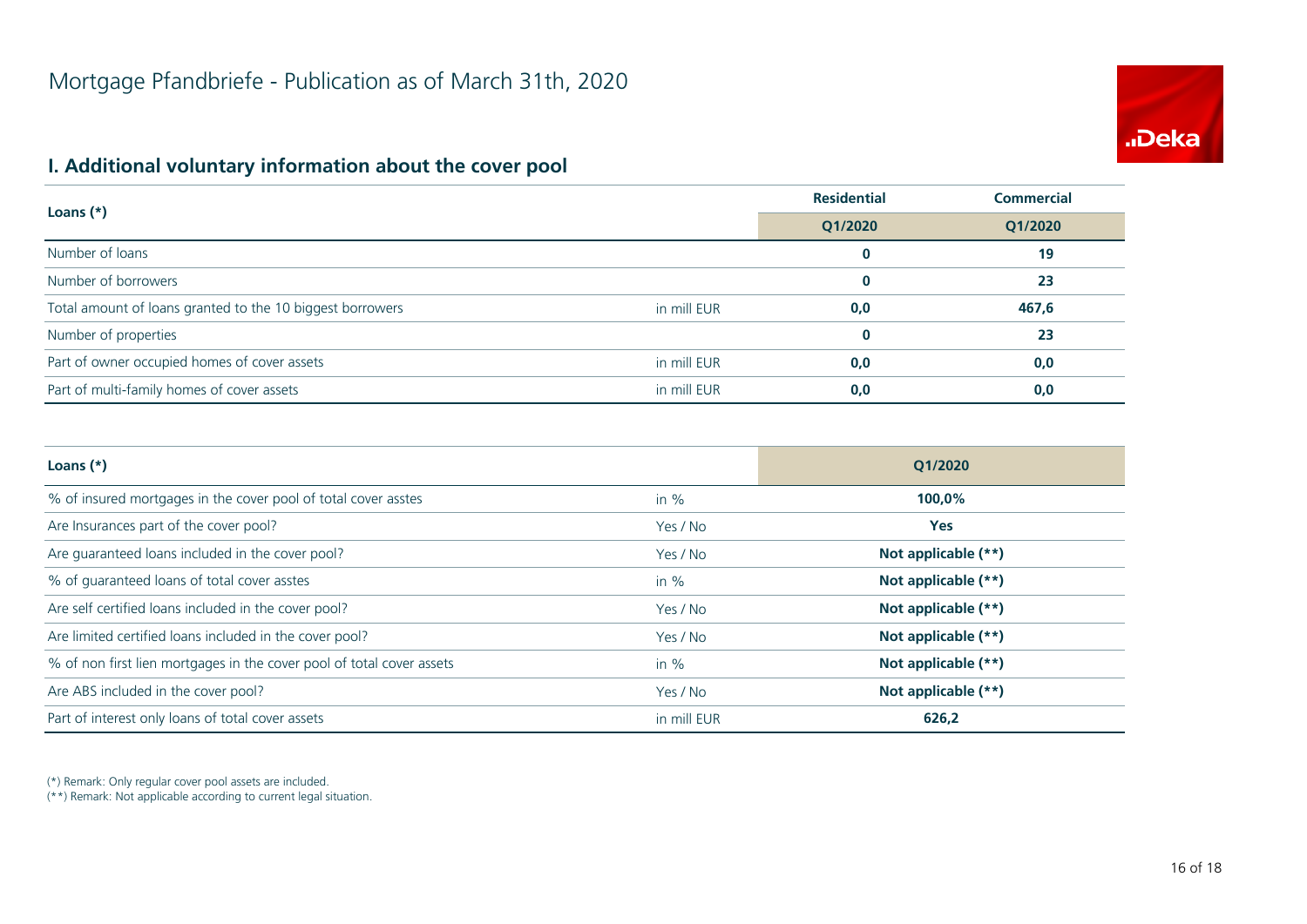

# **I. Additional voluntary information about the cover pool**

| Loan to Value (LTV) in buckets |        |     | in mill EUR | Q1/2020 |
|--------------------------------|--------|-----|-------------|---------|
| $> 0\%$                        | $\leq$ | 20% |             | 0,0     |
| $> 20\%$                       | $\leq$ | 30% |             | 0,0     |
| $> 30\%$                       | $\leq$ | 40% |             | 0,0     |
| $>40\%$                        | $\leq$ | 50% |             | 0,0     |
| $> 50\%$                       | $\leq$ | 60% |             | 716,9   |

| Loan seasoning in buckets<br>residential + commercial |        |            | in mill EUR | Q1/2020 |
|-------------------------------------------------------|--------|------------|-------------|---------|
|                                                       | $\leq$ | 12 months  |             | 119,7   |
| 12 months                                             | $\leq$ | 24 months  |             | 135,0   |
| 24 months                                             | $\leq$ | 36 months  |             | 76,1    |
| 36 months                                             | $\leq$ | 60 months  |             | 294,8   |
| 60 months                                             | $\leq$ | 120 months |             | 91,3    |
| 120 months                                            | $\geq$ |            |             | 0,0     |